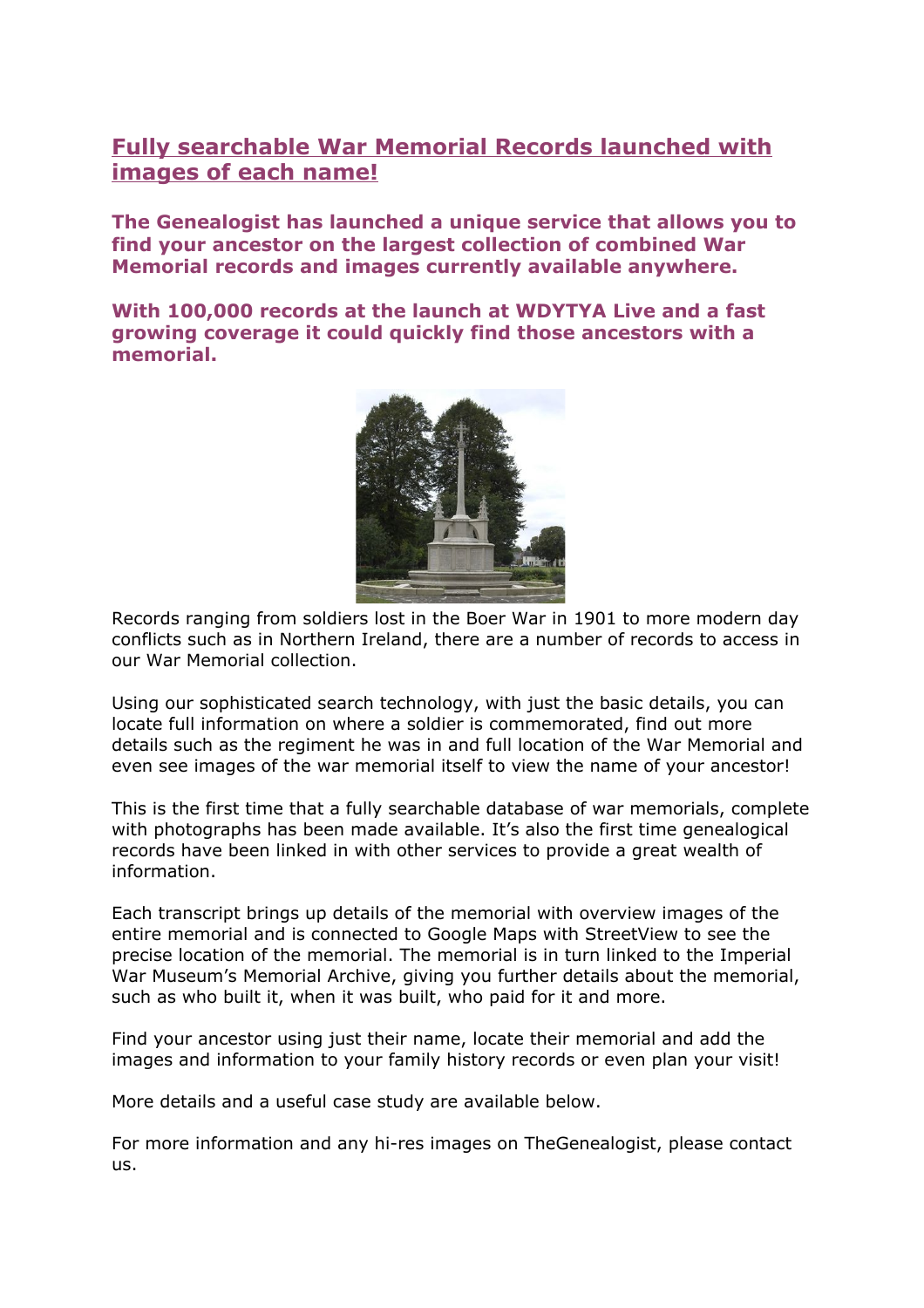## **War Memorial Records on TheGenealogist**

Did your ancestor make the ultimate sacrifice? Now find an ancestor on the war memorials, with complete transcripts and high resolution images with location directions. Find out exactly where your ancestor is commemorated using the latest search technology. Full details are given with a clear image of the memorial and then a handy click-through to see where the memorial is located, allowing a follow up visit to be made.

## **With just the basic details you can find your relative on the war memorial with the hitech search features on TheGenealogist. Be surprised at just where our records can lead you!**

Our example shows a council worker from Islington, London. All we previously knew from talking to relatives was his name - A.T. Jackson and that he was in the Royal Artillery. Using the SmartSearch on TheGenealogist we input his basic details:

|                            |                                                   | TheGenealogist.co.uk                         |                      |             |                               |  |
|----------------------------|---------------------------------------------------|----------------------------------------------|----------------------|-------------|-------------------------------|--|
| <b>TreeView</b><br>Search, | <b>Research Log</b><br>Forum                      | DNA New<br><b>Community</b>                  | <b>My Account</b>    | <b>Help</b> | <b>Log Out</b><br><b>News</b> |  |
|                            |                                                   | <b>UK War Memorials Search</b>               |                      |             |                               |  |
|                            | Forename:<br>A<br><b>Options: Exact</b><br>Search | Surname:<br>Jackson<br><b>Options: Exact</b> | Show Advanced Search |             |                               |  |

Found 9 Results

The result gives the following accurate results, with A T Jackson appearing, listed in The Royal Field Artillery.

| AH  | Jackson | Sussex Regiment, 11th<br>Battalion | WW1 | 16870 | Sussex Chichester Cathedral Royal Sussex Regiment Chapel WW1 Panels                     | 角齿角目 |
|-----|---------|------------------------------------|-----|-------|-----------------------------------------------------------------------------------------|------|
| AH  | Jackson |                                    | WW1 | 9538  | London Victoria Station London Brighton and South Coast Railway and<br>Southern Railway | 抽齿曲目 |
| A T | Jackson | Royal Field Artillery              | WW1 | 39363 | London Islington Town Hall Upper Street Borough Council Staff WW1                       | 角齿白目 |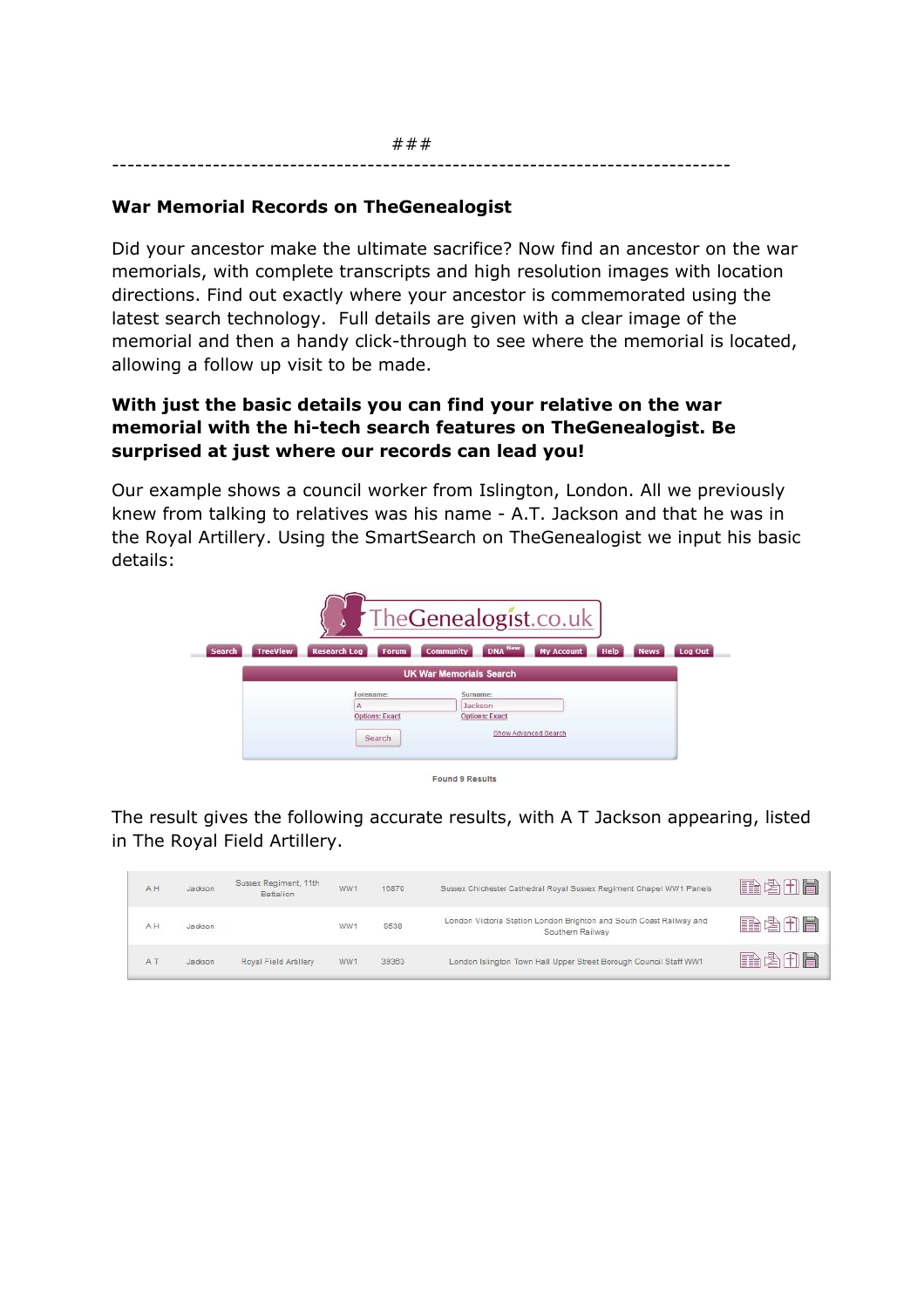| Forename             | AT                                                                |
|----------------------|-------------------------------------------------------------------|
| <b>Surname</b>       | Jackson                                                           |
| War                  | WW1                                                               |
| Regiment             | Royal Field Artillery                                             |
| Company              | Borough Council Staff                                             |
| <b>Memorial ID</b>   | 39363                                                             |
| <b>Memorial Name</b> | London Islington Town Hall Upper Street Borough Council Staff WW1 |

From the full record transcript, we find out that our ancestor was a member of Borough Council Staff, at London Islington Council. Clicking on the 'View Original Image' gives us a view of his name on the war memorial.



A full image of the war memorial and other relevant images with useful information are provided to really get a feel for where your ancestor is commemorated. There is also a click-through option to Google Maps with Street View, so you can view the actual street and location! TheGenealogist brings everything together on one page, making things as easy as possible in your search quest.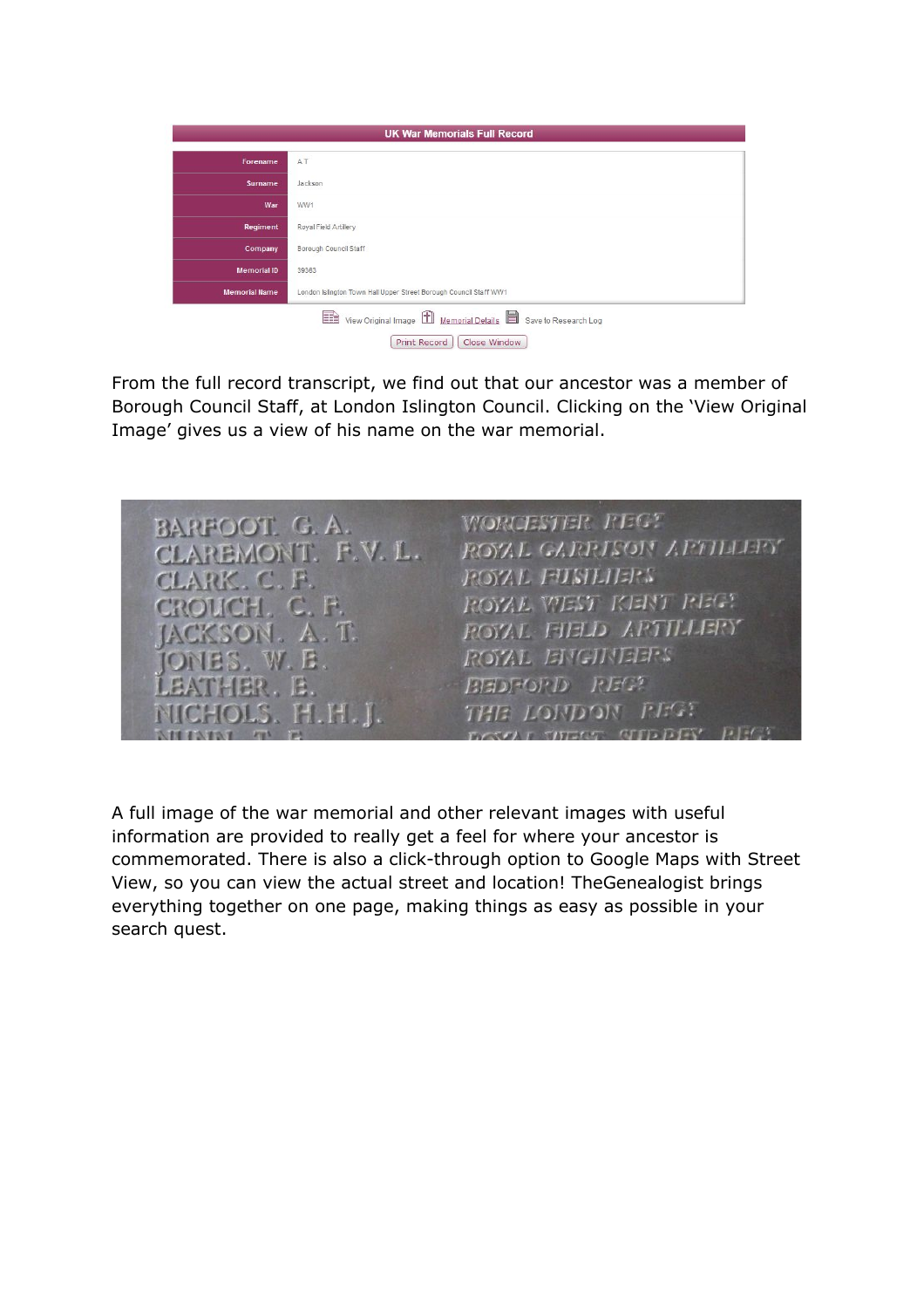

View Original Image

With high resolution images, TheGenealogist takes you to a clear view of the war memorial. See your ancestor's name in the list of commemorated war deaths.



The many images provided include close up shots and more distant images. Here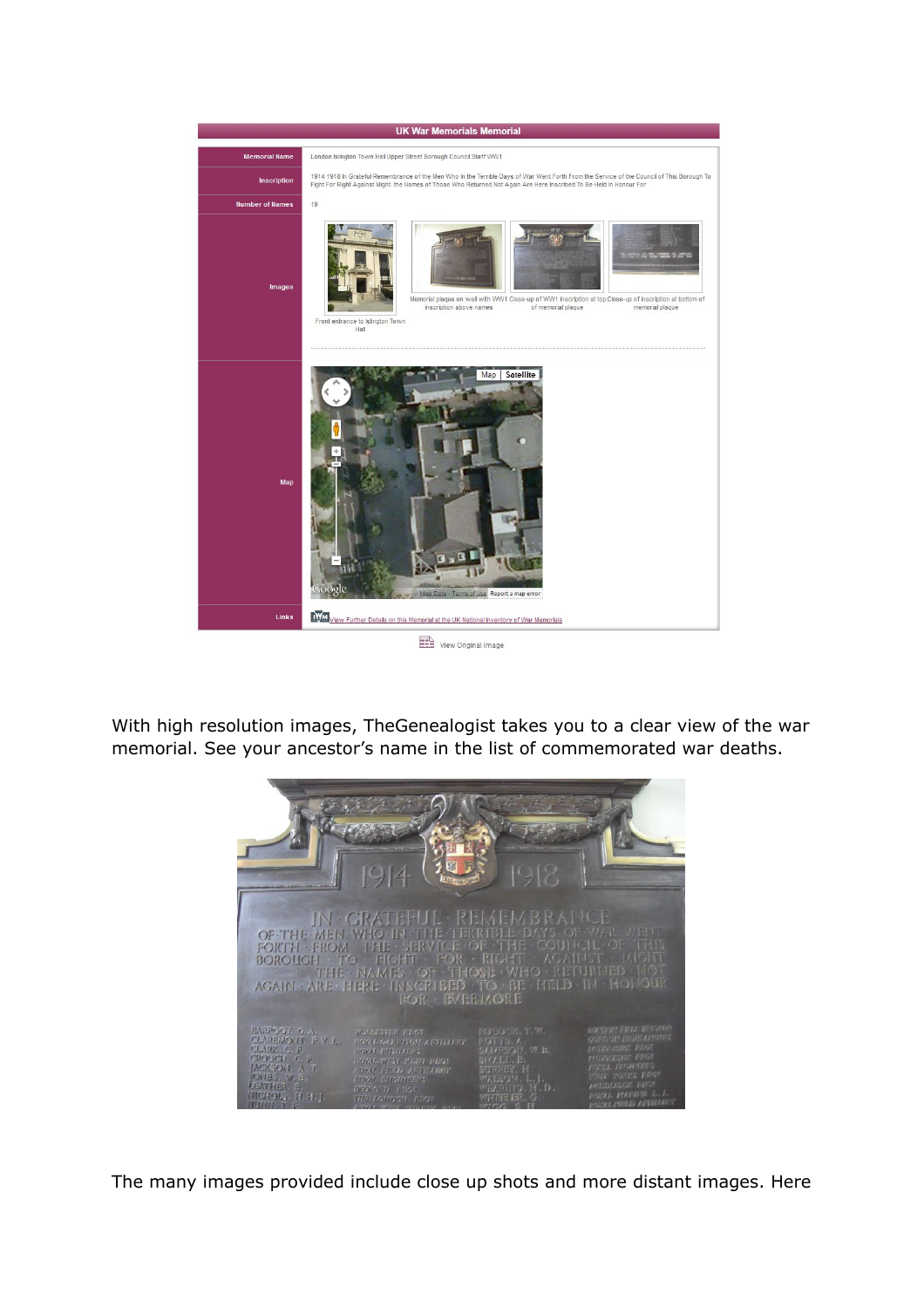we see the outside location of the memorial, in this case, Islington Council Offices.



There's a handy link to Google Maps with Street View allowing you to view the memorial in panoramic detail (if located outside). Here we are able to see the outside street which is handy if planning a visit to familiarise yourself with the area.



Finally, we have the option to click-through to the Imperial War Museum War Memorial Archive to get full details on the war memorial we are interested in. With full address, type of memorial and inscription it is the final piece of the jigsaw.